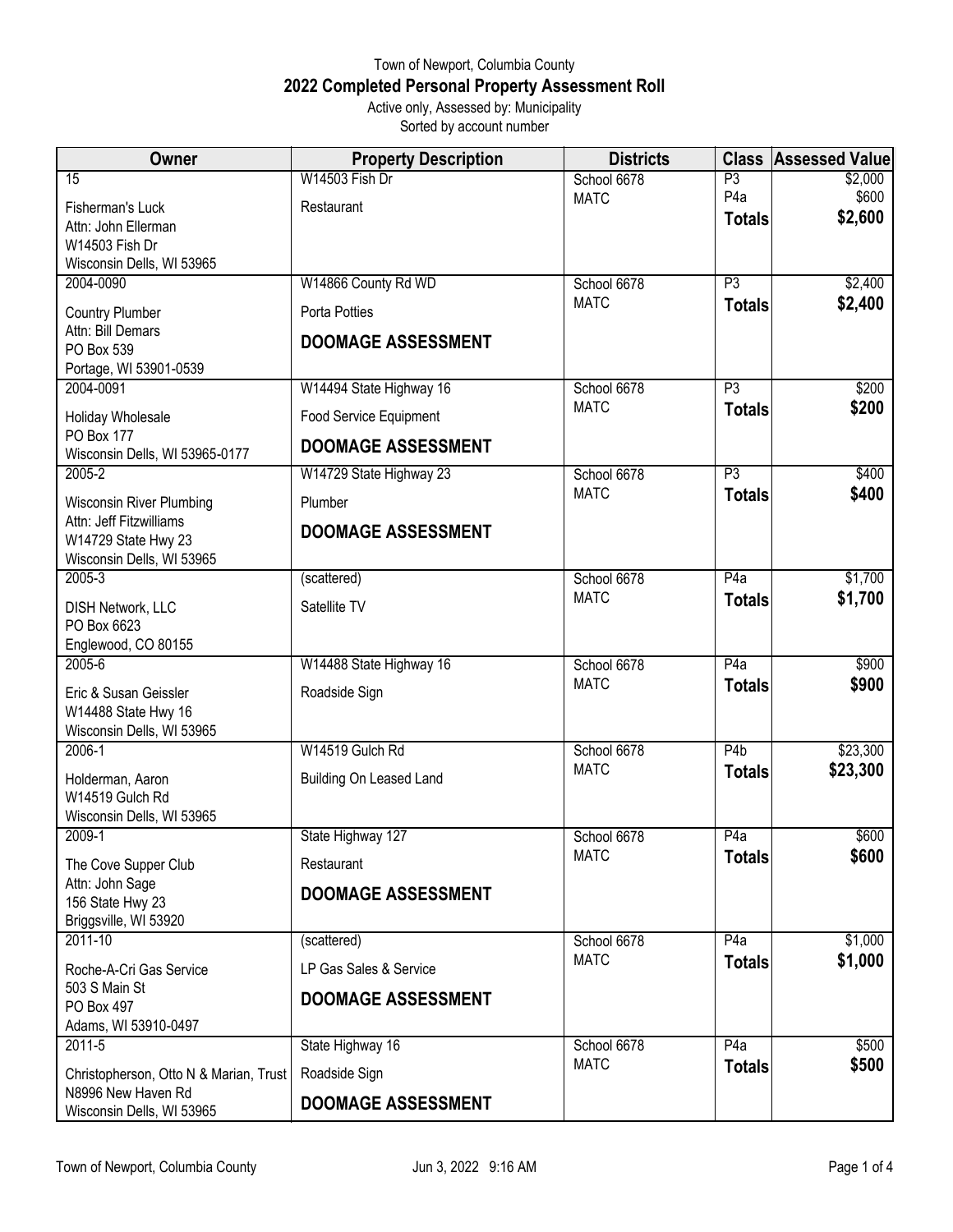| Owner                                                                                                                      | <b>Property Description</b> | <b>Districts</b> |                  | <b>Class Assessed Value</b> |
|----------------------------------------------------------------------------------------------------------------------------|-----------------------------|------------------|------------------|-----------------------------|
| 2011-9                                                                                                                     | (scattered)                 | School 6678      | P4a              | \$100                       |
| Crawford Oil Company Incorporated<br>PO Box 115<br>416 E Wisconsin Ave                                                     | LP Gas Sales & Service      | <b>MATC</b>      | <b>Totals</b>    | \$100                       |
| Portage, WI 53901-0115                                                                                                     |                             |                  |                  |                             |
| $2012 - 3$                                                                                                                 | N9174 Winnebago Rd          | School 6678      | P4a              | \$4,400                     |
| <b>Stuff's Restaurant</b><br>Attn: Guy Svehlek<br>4144 State Hwy 13<br>Wisconsin Dells, WI 53965                           | Roadside Sign               | <b>MATC</b>      | <b>Totals</b>    | \$4,400                     |
| $2012 - 4$                                                                                                                 | N8434 County Rd O           | School 6678      | P3               | \$3,000                     |
| Shilling, Jodi                                                                                                             | Rental                      | <b>MATC</b>      | <b>Totals</b>    | \$3,000                     |
| N8434 County Rd O<br>Wisconsin Dells, WI 53965-8720                                                                        | <b>DOOMAGE ASSESSMENT</b>   |                  |                  |                             |
| $2012 - 5$                                                                                                                 | N8897 Winnebago Rd          | School 6678      | P3               | \$2,400                     |
| <b>Patrick Helland</b>                                                                                                     | Furnishings                 | <b>MATC</b>      | <b>Totals</b>    | \$2,400                     |
| PO Box 434<br>Wisconsin Dells, WI 53965                                                                                    | <b>DOOMAGE ASSESSMENT</b>   |                  |                  |                             |
| $2016 - 1$                                                                                                                 | (scattered)                 | School 6678      | P4a              | \$8,000                     |
| Pellitteri Waste Systems<br>PO Box 259426                                                                                  | Waste Removal               | <b>MATC</b>      | <b>Totals</b>    | \$8,000                     |
| Madison, WI 53725                                                                                                          |                             |                  |                  |                             |
| 2018-01                                                                                                                    | W15077 County Rd WD         | School 6678      | P4a              | \$29,000                    |
| <b>SBA Structures Inc</b><br>Attn: Tax Dept<br>8051 Congress Ave<br>Boca Raton, FL 33487                                   | Tower                       | <b>MATC</b>      | <b>Totals</b>    | \$29,000                    |
| 2018-02                                                                                                                    | (scattered)                 | School 6678      | $\overline{P3}$  | \$1,400                     |
| DirecTV, LLC<br>Attn: Property Tax Dept<br>PO Box 2789<br>Addison, TX 75001                                                | Satellite TV                | <b>MATC</b>      | <b>Totals</b>    | \$1,400                     |
| 2019-01                                                                                                                    | (scattered)                 | School 6678      | P <sub>4</sub> a | \$700                       |
| Amerigas Propane LP<br>PO Box 798                                                                                          | LP Gas Sales & Service      | <b>MATC</b>      | <b>Totals</b>    | \$700                       |
| Valley Forge, PA 19482                                                                                                     |                             |                  |                  |                             |
| 2019-02                                                                                                                    | (scattered)                 | School 6678      | P4a              | \$400                       |
| Ferrellgas, LP<br>d.b.a. Ferrellgas/Blue Rhino<br>Attn: Operating Tax Department<br>One Liberty Plaza<br>Liberty, MO 64068 | LP Gas Sales & Service      | <b>MATC</b>      | <b>Totals</b>    | \$400                       |
| 2019-03                                                                                                                    | (scattered)                 | School 6678      | P4a              | \$2,500                     |
| Kerschner's Gas Service Incorporated<br>Attn: Matthew J. Kerschner<br><b>PO Box 280</b><br>Coloma, WI 54930-0280           | LP Gas Sales & Service      | <b>MATC</b>      | <b>Totals</b>    | \$2,500                     |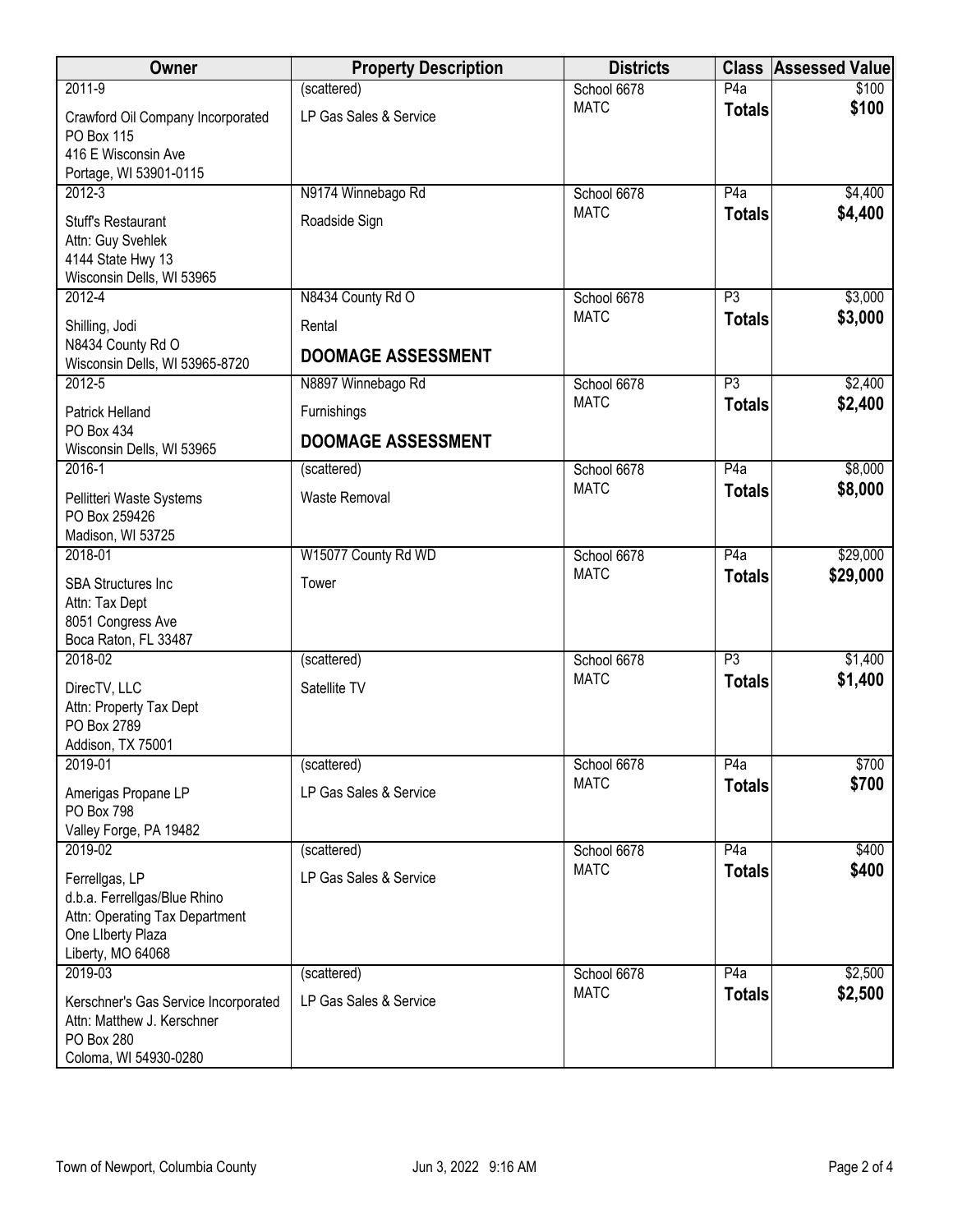| Owner                                                                                               | <b>Property Description</b>     | <b>Districts</b> | <b>Class</b>                      | <b>Assessed Value</b> |
|-----------------------------------------------------------------------------------------------------|---------------------------------|------------------|-----------------------------------|-----------------------|
| 2019-04                                                                                             | (scattered)                     | School 6678      | P4a                               | \$600                 |
| United Cooperative                                                                                  | LP Gas Sales & Service          | <b>MATC</b>      | <b>Totals</b>                     | \$600                 |
| N7160 Raceway Rd<br>Beaver Dam, WI 53916                                                            |                                 |                  |                                   |                       |
| $\overline{21}$                                                                                     | N9887 Pineaire Dr               | School 6678      | P4a                               | \$100                 |
| Ace Pump Company, LLC<br>Attn: Steve Holzem<br>PO Box 393                                           | <b>Pump Servicing Equipment</b> | <b>MATC</b>      | <b>Totals</b>                     | \$100                 |
| Wisconsin Dells, WI 53965-0393<br>$\overline{22}$                                                   | W14866 County Rd WD             | School 6678      | $\overline{P4b}$                  | \$22,100              |
| Milestone Materials/ Mathy Construction<br>Attn: Kortney Getter<br>PO Box 189<br>Onalaska, WI 54650 | Equipment & Well In Leege Pit   | <b>MATC</b>      | <b>Totals</b>                     | \$22,100              |
| 31                                                                                                  | W15344 Waubeek Rd               | School 6678      | P3                                | \$1,000               |
| Thunder Valley Inn<br>Attn: Anita Nelson<br>W14297 Broadway Rd<br>Wisconsin Dells, WI 53965         | Resort                          | <b>MATC</b>      | <b>Totals</b>                     | \$1,000               |
| 35                                                                                                  | N9174 Winnebago Rd              | School 6678      | P3                                | \$3,200               |
| Big Sky Drive In Theatre<br>Attn: Mary Bork<br>PO Box 38<br>Wisconsin Dells, WI 53965-0038          | Drive In Theatre                | <b>MATC</b>      | P <sub>4</sub> a<br><b>Totals</b> | \$100<br>\$3,300      |
| $\overline{36}$                                                                                     | N9895 State Highway 23          | School 6678      | P4a                               | \$17,400              |
| Magnum Communications Inc<br>Attn: Reid Magnum<br>PO Box 400<br>Portage, WI 53901                   | Radio Station                   | <b>MATC</b>      | <b>Totals</b>                     | \$17,400              |
| 4                                                                                                   | W15192 State Highway 16         | School 6678      | P3                                | \$300                 |
| Easton Motors Incorporated<br>PO Box 454<br>Wisconsin Dells, WI 53965-0454                          | Automotive Repair               | <b>MATC</b>      | P <sub>4</sub> a<br><b>Totals</b> | \$2,700<br>\$3,000    |
| 51                                                                                                  | State Highway 16                | School 6678      | P4a                               | \$800                 |
| <b>Blackhawk Motel</b>                                                                              | Roadside Sign                   | <b>MATC</b>      | <b>Totals</b>                     | \$800                 |
| Attn: Brad Preissel<br>PO Box 15<br>Wisconsin Dells, WI 53965-0015                                  | <b>DOOMAGE ASSESSMENT</b>       |                  |                                   |                       |
| 53                                                                                                  | State Highway 16                | School 6678      | P4a                               | \$100                 |
| Chula Vista Resort<br>Attn: Michael Kaminski<br>PO Box 30<br>Wisconsin Dells, WI 53965-0030         | Roadside Sign                   | <b>MATC</b>      | <b>Totals</b>                     | \$100                 |
| 54                                                                                                  | State Highway 23                | School 6678      | P4a                               | \$400                 |
| Club 23 Incorporated<br>Attn: Toni Ripp<br>465 State Hwy 23<br>Wisconsin Dells, WI 53965            | Roadside Sign                   | <b>MATC</b>      | <b>Totals</b>                     | \$400                 |